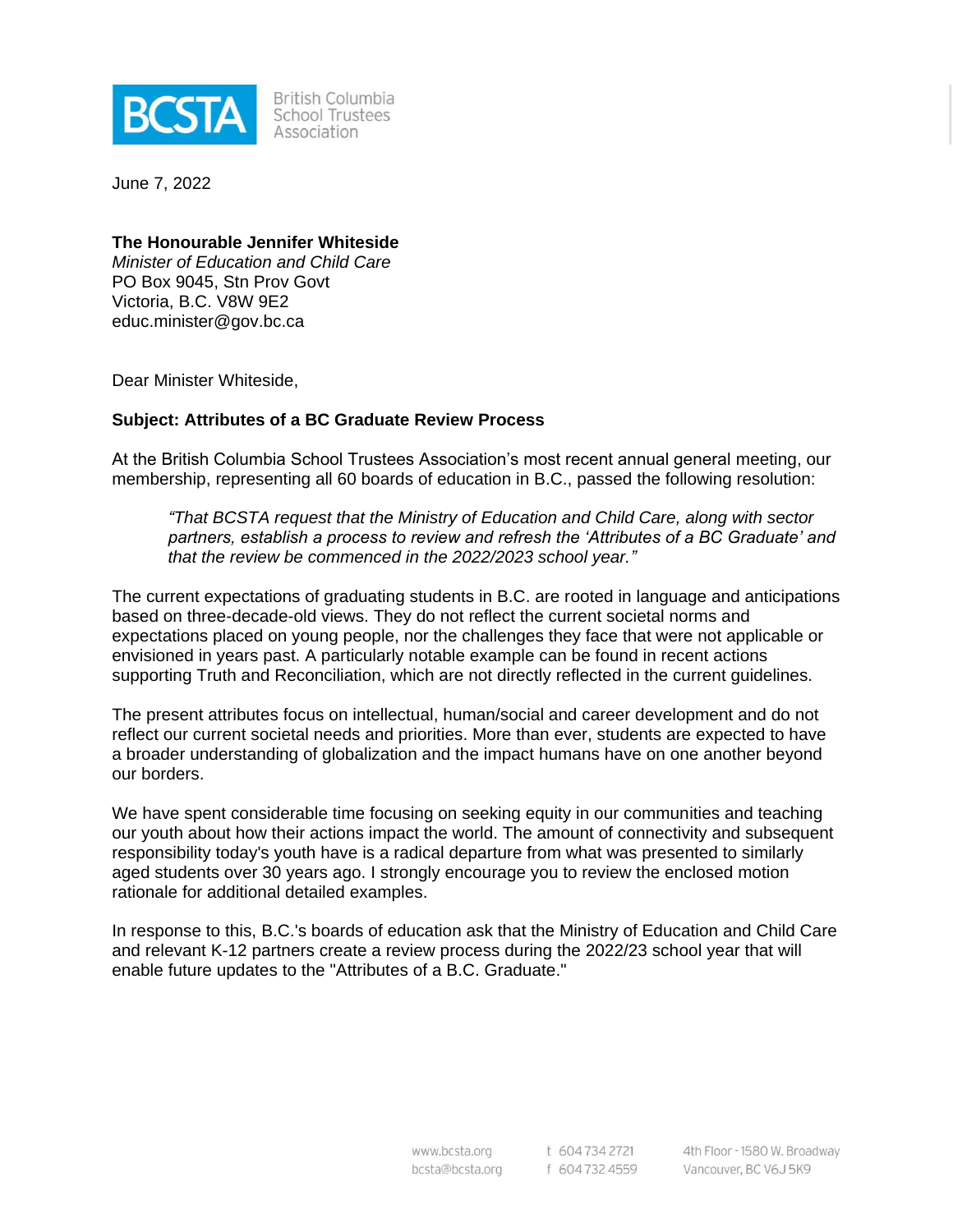

British Columbia<br>School Trustees Association

Our association looks forward to contributing to the processes outlined above as we work together to review and assess any potential changes to our expectations of future graduates.

Sincerely,

awlyn &

**Carolyn Broady** *President* British Columbia School Trustees Association

Motion: A20229

Enclosure: Original motion rationale

CC: Christina Zacharuk, Deputy Minister, Ministry of Education and Child Care Melanie Stewart, Assistant Deputy Minister, Ministry of Education and Child Care Ray Velestuk, President, BC Association of School Business Officials Allan Reed, Executive Director, BC Association of School Business Officials Chris Schultz-Lorentzen, President, BC Confederation of Parent Advisory Councils John Gaiptman, CEO, BC Confederation of Parent Advisory Councils Darren Danyluk, President, BC Principals' & Vice-Principals' Association Kevin Reimer, Executive Director, BC Principals' & Vice-Principals' Association Teresa Downs, President, BC School Superintendents Association Claire Guy, Executive Director, BC School Superintendents Association Teri Mooring, President, BC Teachers' Federation Tyrone McNeil, President, First Nations Education Steering Committee Deborah Jeffrey, Executive Director, First Nations Education Steering Committee BCSTA member boards of education Suzanne Hoffman, CEO, BCSTA BCSTA Board of Directors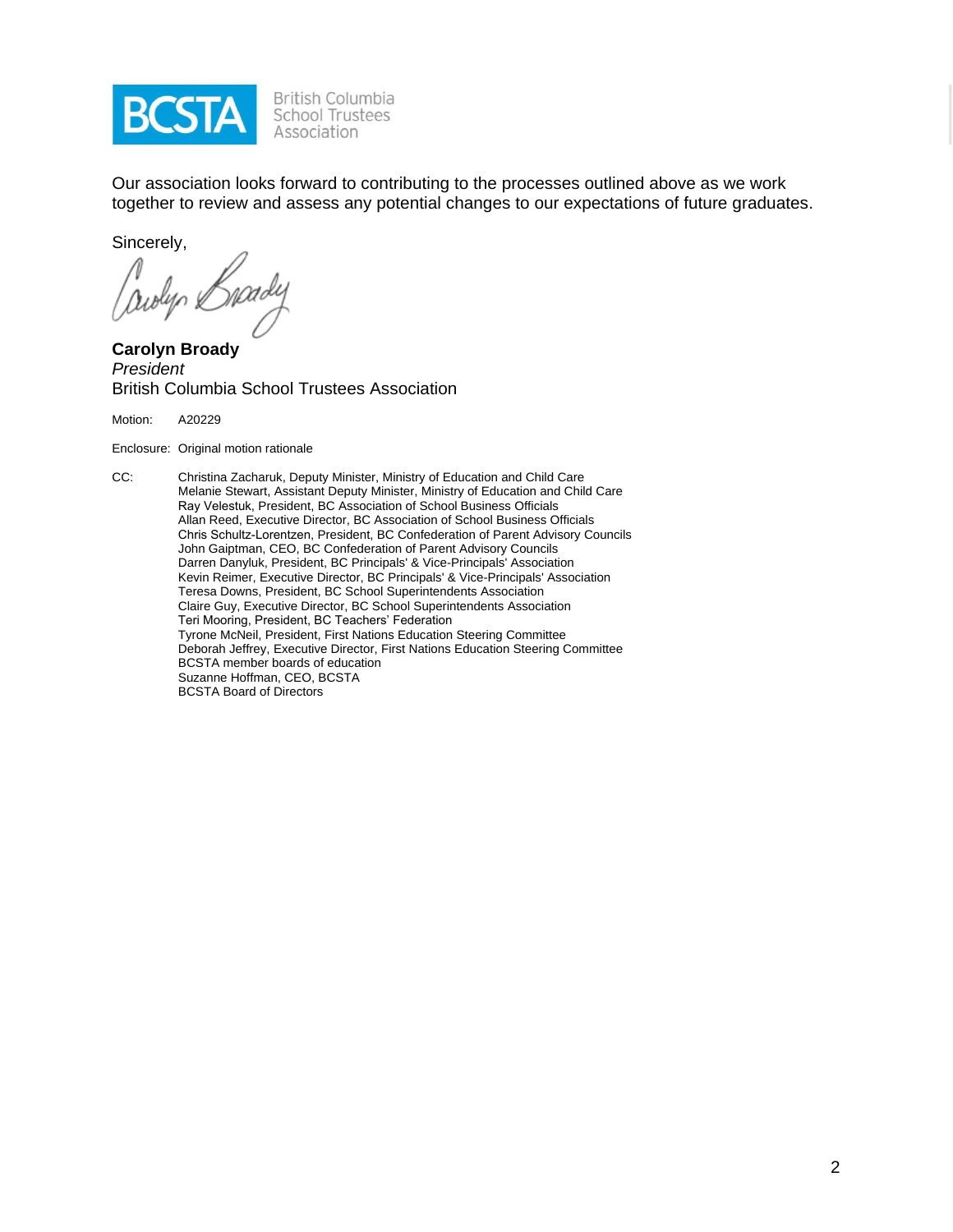

# **9. Attributes of a BC Graduate Review Process**

### **Category: Educational Programs**

| <b>Motion #:</b>    | 9: A20229 | Sponsor: | SD 44 (North Vancouver)         |
|---------------------|-----------|----------|---------------------------------|
| Meeting:            | AGM 2022  | Action:  | not specified                   |
| Category:           |           | Outcome: | Letter to be drafted (April 28) |
| <b>Disposition:</b> | Carried   |          |                                 |

## **Motion as Adopted:**

#### **BE IT RESOLVED:**

That BCSTA request that the Ministry of Education and Child Care, along with sector partners, establish a process to review and refresh the 'Attributes of a BC Graduate' and that the review be commenced in the 2022/2023 school year.

### **Motion as Presented:**

#### **BE IT RESOLVED:**

That BCSTA request that the Ministry of Education and Child Care, along with sector partners, establish a process to review and refresh the 'Attributes of a BC Graduate' and that the review be commenced in the 2022/2023 school year.

#### **Rationale:**

Given the social, cultural, technological, and environmental challenges facing our province, country and the world, the Ministry of Education should engage in a consultation process to review and refresh the 'Attributes of a BC Graduate'.

Since 1989, we have seen extreme changes in the world impacting how we live together locally and globally. As such, students of today face local and global challenges that were not of consideration at the time the 'Attributes of a Graduate' was written. Issues of truth, healing and reconciliation, urbanization, climate change, equity, inclusion, as well as the ethical use of technology and social media are challenges that were not in the minds of our community in 1989. The Graduate of today needs to be a 'Citizen of Humanity' with insight and dispositions that consider our shared needs as much as the individual needs. The 'Attributes of a BC Graduate' (The Educated Citizen) situates the Individual's achievement at the core with little expectation into care for the environment, Indigenous rights, equity, and inclusion.

The current Mandate for Public Schooling was written in 1989, and the Attributes of a BC Graduate stem from a provincewide consultation related to the Mandate. Like any consultation process, the results reflected the concerns and needs of that time. In 1989, the process was rooted in three key goals of public schooling: Intellectual, Human and Social, and Career development. The context and meaning provided to each of these goal areas reflects the values of BC citizens in 1989. If our job is to create thoughtful world citizens who can reason ethically, and embrace collaboration and interdependence, we ask for a timely review and refreshing of 'Attributes of a BC Graduate', and related consideration for the Mandate for Public Schooling published in 1989.

This review could help inform the Enhancing Student Learning Reporting Order 302/20 which was put in place in August 2020 and took effect on September 1, 2020. The Policy outlines requirements for both the ministry of education and boards of education.

Any successful implementation of a policy or plan should incorporate a process for review, assessment, reflection, and amendment. Both parties should have an opportunity to reflect on the goals of the framework and review to see if the